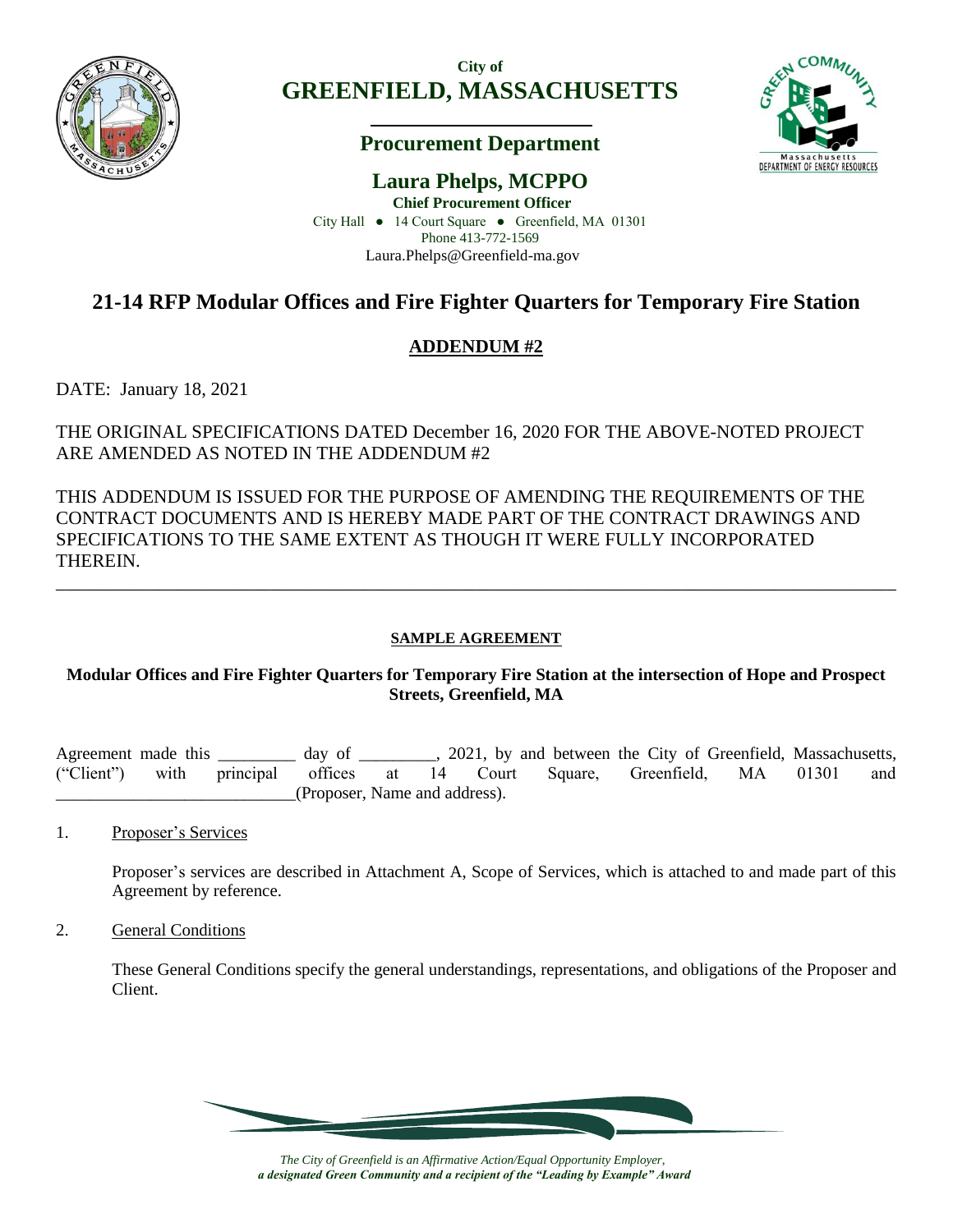#### 3. Special Conditions

The Scope of Services specifies: 1) the scope and location of the work; 2) the basis of Proposer's compensation; and 3) specific obligations of Proposer and Client which are not part of these General Conditions.

#### 4. Changes in Scope of Services

If Client or Proposer request changes in the Scope of Services, the Parties will, by mutual agreement, execute a written amendment describing the changes to the Scope of Services, project schedule and authorized budget. If the Parties cannot agree to the changed scope of service or budget, Proposer will continue to provide the services initially approved by Client.

#### 5. Time for Performance

- A. The construction schedule is described in the Certification of Completion Date, Attachment B. If Proposers Services are interrupted, suspended, or delayed for any reason beyond Proposer's reasonable control, the building timeline shall be adjusted accordingly.
- B. Proposer shall not be responsible for consequential damages of any kind or nature caused by such delay in the work.
- 6. Compensation and Payment
	- A. Compensation
		- 1) Except when indicated otherwise in a written agreement between Client and Proposer, Proposer will invoice all its construction related work in accordance with the submitted Price Summary Form, which is attached to and made part of this Agreement (Attachment C).
		- 2) Proposer shall submit invoices for payment on or about the  $1<sup>st</sup>$  of each month, for services rendered the previous month. Client will process all invoices within forty-five (45) days of approval. If Client objects to any portion of the invoice, Client must notify Proposer in writing within ten calendar days from receipt of the invoice, identify the cause of disagreement, and pay when due all charges that are not in dispute. In the event Proposer and Client cannot resolve a dispute regarding the invoiced amount within thirty days after Proposer receives Client's notice of disagreement, the dispute shall be subject to the Dispute Resolution provision of this Agreement.
	- B. Effect of Client's Delay in Payment
		- 1) If any undisputed amount is not paid within forty-five calendar days after Client receives Proposer's invoice, Proposer may, without notice, suspend all services until all outstanding amounts have been paid or Proposer may terminate this Agreement and its services for cause and regardless of any other provision of this Agreement to the contrary, such action by Proposer shall not be a breach of this Agreement.

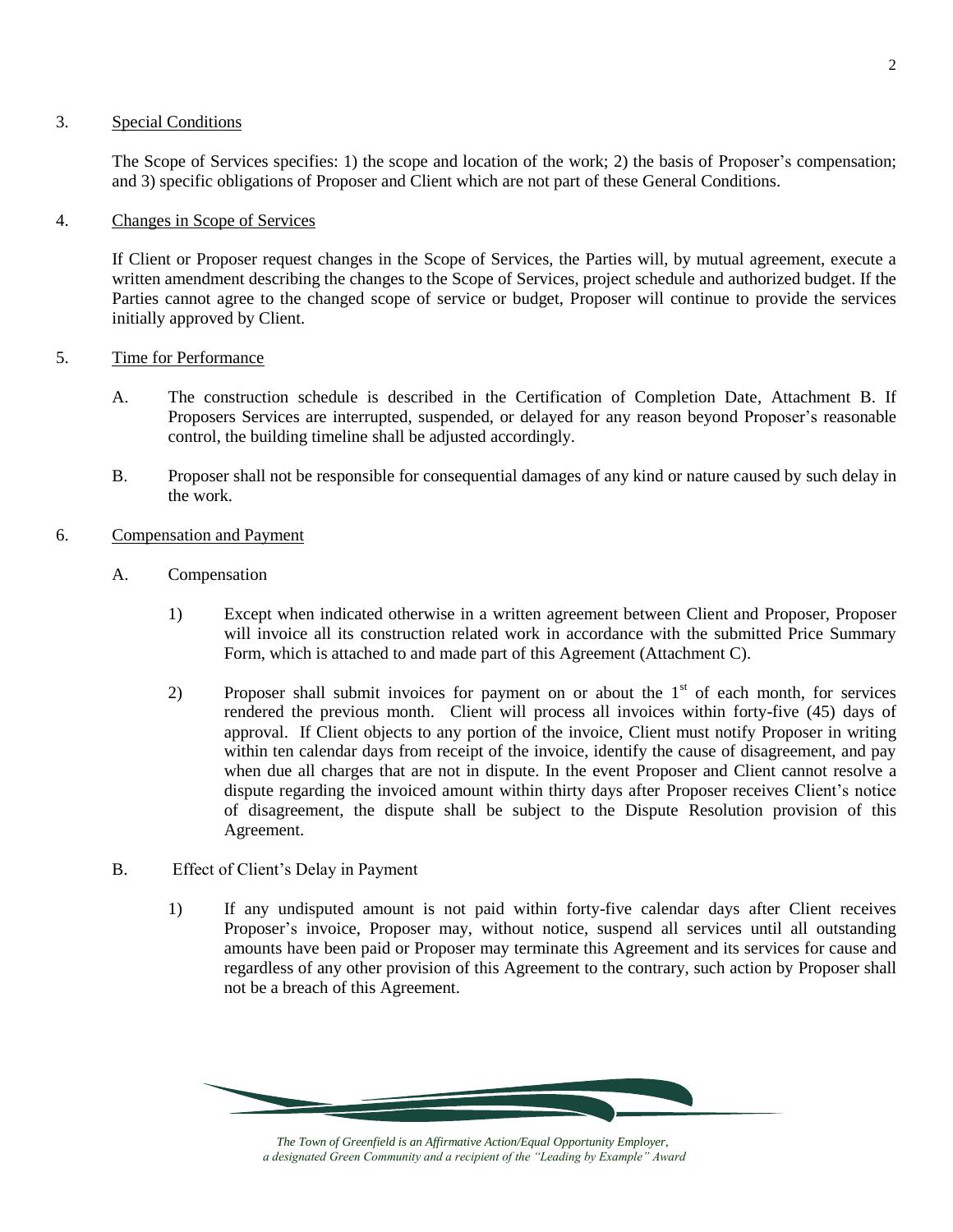2) All unpaid invoices and other invoiced amounts not in dispute and all of Proposer's costs of collection, including all reasonable legal fees and related costs shall constitute Proposer's continuing and valid claim against Client and its heirs, successors and assigns until paid in full.

#### 7. Proposers Standard of Care

- A. Proposer will perform all services in a manner consistent with the level of care and skill generally exercised by firms providing similar services in the same general locality under similar conditions at the time the services are provided. Proposer will, without additional compensation, correct or revise any of its work and other deliverables, which are not consistent with this standard of care subject to Client providing reasonable notice to Proposer.
- B. Cooperation of Client and Proposer

Client and Proposer will cooperate to complete the work in a timely, efficient, and cost-effective manner, with each Party designating an authorized project representative who shall have the authority to make decisions.

#### 8. Confidentiality

A. Nondisclosure

With the exception noted below, Proposer shall consider all Clients' information as confidential and will not disclose such information to any other party unless requested by Client or directed by subpoena or court order. In such event, Proposer will cooperate with Client by providing Client with as much notice as possible under the circumstances and by all other lawful means as Client may request. All of Proposer's costs in responding to or attempting to minimize the effect of any subpoena or lawful order at Client's request will be invoiced to Client on a time and expenses basis and shall be paid by Client within thirty business days after Client receives Proposer's invoice. Client's failure to pay Proposer as specified in this paragraph shall be a material breach of this Agreement.

#### 9. Health & Safety

Proposer is responsible for personnel at the work sites who are under their control and will take reasonable safety precautions to protect their personnel from injury.

#### 10. Indemnity

A. General

Proposer agrees to indemnify, and hold harmless Client and its officers, directors, and employees from and against claims, suits, damages, or losses incurred by Client, to the extent caused by the negligent acts or willful misconduct of Proposer or its agents, officers, directors, employees and contractors. Proposer's agreement to indemnify, and hold Client harmless shall not extend to any suit, claims, damages, or losses caused by the negligent acts, omissions, or conduct of Client.



*The Town of Greenfield is an Affirmative Action/Equal Opportunity Employer, a designated Green Community and a recipient of the "Leading by Example" Award*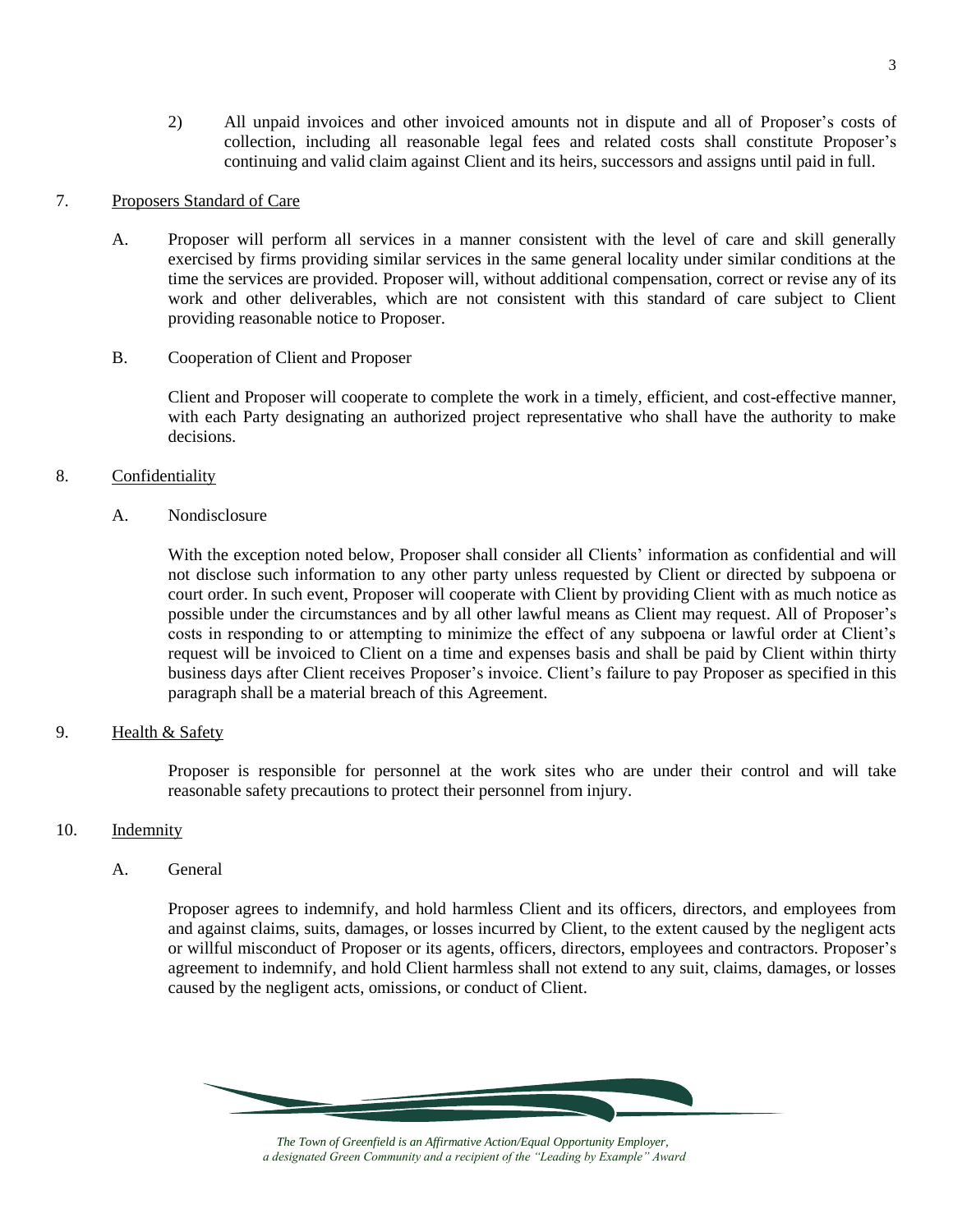Client agrees to indemnify, defend, and hold harmless Proposer and its agents, officers, directors, employees and contractors from and against all claims, suits, damages, and losses, arising out of, relating to, or based on Client's negligent acts, omissions or other negligent conduct.

#### 11. Insurance – (Refer to RFP 21-14 starting pg  $6$ )

- A. Proposer shall maintain the following types of insurance relating to this Agreement and Proposer's performance of the Work:
	- 1) Workmen's Compensation and Employer's Liability Insurance as required by the Workmen's Compensation Laws of the Commonwealth of Massachusetts.

2) Comprehensive Commercial Liability Insurance covering Bodily Injury and Property Damage (Broad Form) as follows:

| Limits of Liability* | $$1,000,000$ each occurrence |
|----------------------|------------------------------|
|                      | $$2,000,000$ aggregate       |

\* or \$1,000,000 single limit combined Bodily Injury and Property Damage.

The Comprehensive Commercial Liability Policy shall provide insurance for the Contractor for Bodily Injury and Property Damage to third persons arising out of:

(a) Work performed by the Contractor himself with his own employees, called "premises operations." (b) Work performed by his subcontractors, called "sublet work" or Independent Contractors (this is referred to as Contractor's Protective Liability).

(c) The Contractor's liability assumed under this contract, called "Hold Harmless" clauses or indemnity agreement. (This is referred to as Contractual Liability Insurance).

(d) Products liability coverage covering the completed building or installation or products furnished. (This is called Products Liability Insurance for the manufacturer and Complete Operations Liability Insurance for the Contractor).

(e) If any work is to be performed below the surface of the ground, the coverage shall be extended to include protection against property damage caused by explosion (including blasting), collapse of structures and damage to underground pipes and utilities. (This is known as "XCU" coverage).

3) Comprehensive Automobile Liability Insurance covering Bodily Injury and Property Damage, as follows:

Limits of Liability

Bodily Injury \$500,000 each person \$1,000,000 each accident

Property Damage \$1,000,000 each accident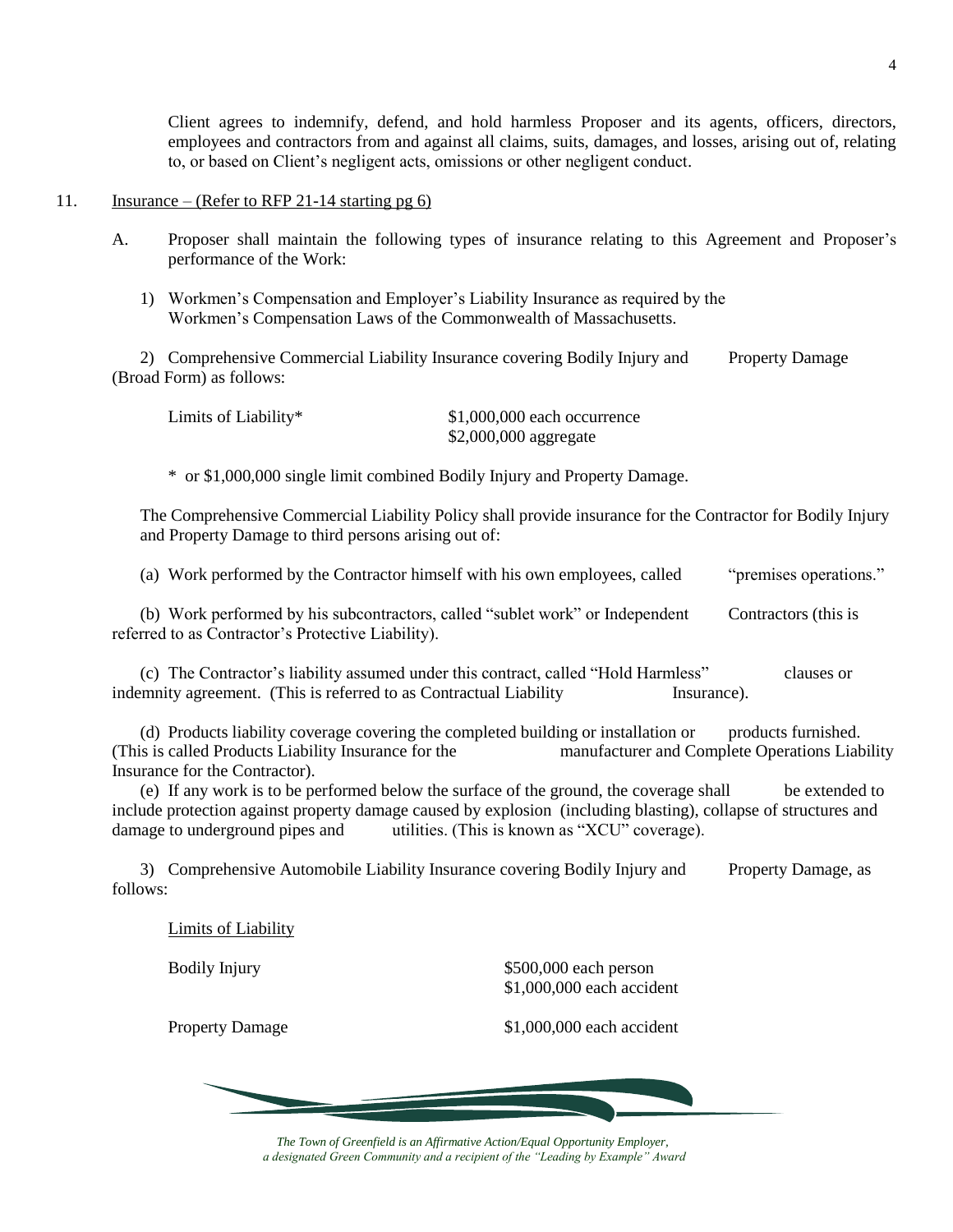\* or \$500,000 single limit combined Bodily Injury and Property Damage.

This insurance is to apply with respect to all owned or hired vehicles of the Contractor and non-ownership protection for all employees of the Contractor engaged in the performance of this contract.

4) All policies shall be so written that the City will be notified of cancellation or restrictive amendment at least 30 days prior to the effective date of such cancellation or amendment. Certificates from the insurance carrier stating the limits of liability and expiration date shall be filed in triplicate with the City before operations are begun. Such certificates not only shall name the types of policy provided, but also shall refer specifically to this Contract\* and article and the above paragraphs in accordance with which insurance is being furnished and shall state that such insurance is as required by such paragraphs of this Contract and shall be sufficiently comprehensive as to permit the owner to determine that the required insurance coverage has been provided without the necessity of examining the individual insurance policies.

If the initial insurance expires prior to completion of the Work, renewal certificates shall be furnished by the date of expiration.

- \* If blanket coverage is furnished, this particular Contract need not be referred to.
- 5) The Contractor shall require each of his sub-contractors to procure and maintain until the completion of that sub-contractor's work, insurance of the types and to the limits specified in paragraphs A to C, inclusive, above. It shall be the responsibility of the Contractor to insure that all his sub-contractors comply with all of the insurance requirements contained herein relating to such sub-contractors.

No insurances required or furnished hereunder shall, in any way, relieve the contractor of, or diminish any of his responsibilities, obligations and liabilities under the Contract.

#### 12. Termination

A. Termination for Cause

Either party may terminate this Agreement for cause if the other party fails to substantially perform its responsibilities under this Agreement or substantially violates or breaches any provision of this Agreement.

The terminating party shall provide at least ten calendar day's written notice of its intent to terminate, specifying the reasons and an opportunity for the terminated party to consult with the terminating party and cure the alleged failure or violation within ten business days.

#### 13. Dispute Resolution

- A. The parties shall attempt in good faith resolve any dispute, controversy or claim related to this Agreement within twenty business days after the date any such issue arises (the "Issue Date").
- B. If the parties cannot resolve a dispute within this period, the parties agree to submit the dispute to mediation within thirty business days after the Issue Date and may use any mediator upon which they mutually agree. If the parties cannot mutually agree on a mediator within forty business days after the

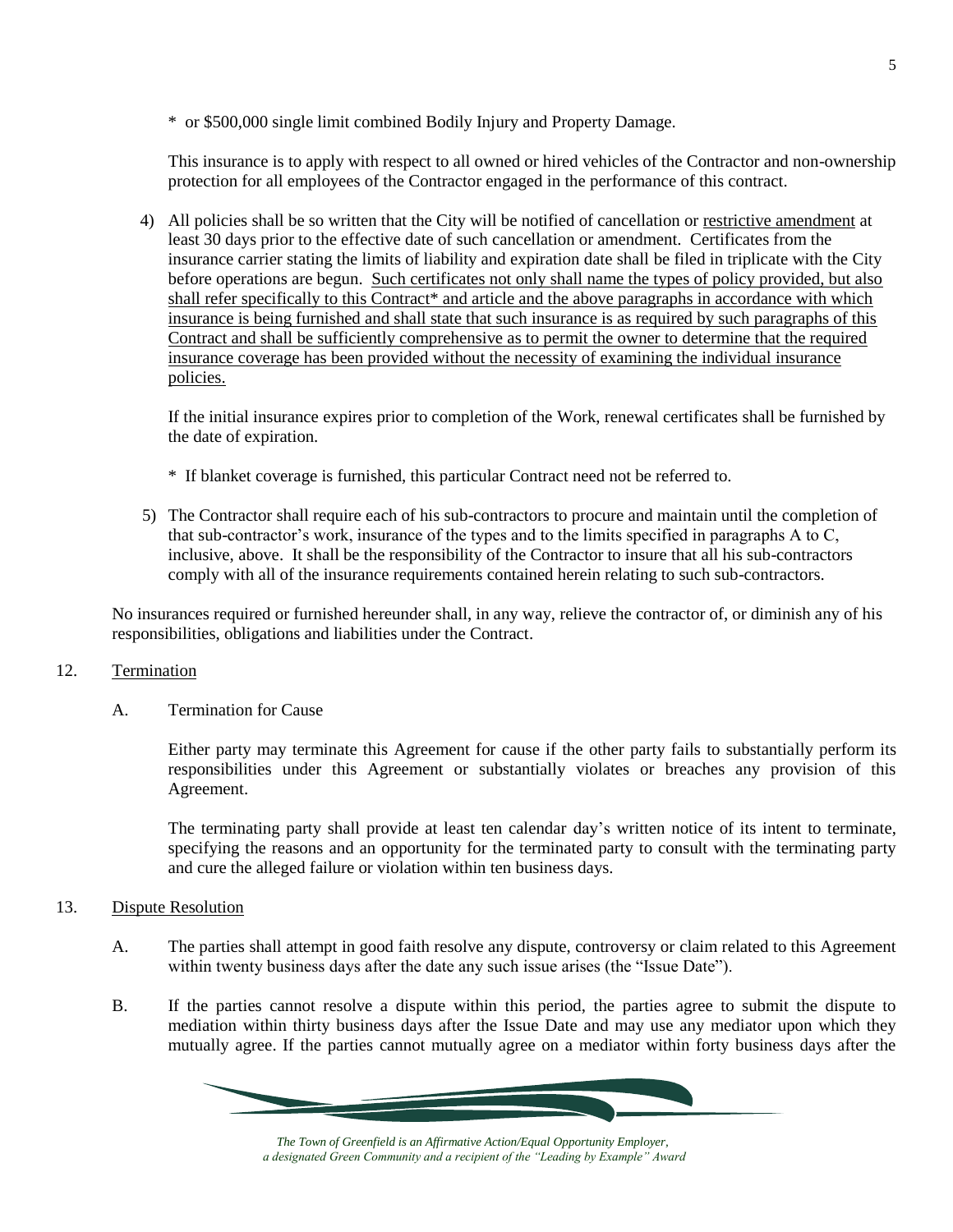Issue Date, the parties will each select a mediator. The two mediators will then select the mediator. The cost of any mediation will be split equally between the parties.

- C. If the parties are unsuccessful in their good faith attempt to mediate the dispute, the dispute may, by written agreement settle the dispute by binding arbitration.
- D. The parties agree that a judgment on an arbitration award may be obtained from and enforced in any court having appropriate jurisdiction.

#### 14. Miscellaneous

- A. This Agreement shall be binding on Proposer and Client and their respective heirs, successors, legal representatives and assigns.
- B. Neither party shall assign or transfer any rights, responsibilities, or interests in this Agreement without the written consent of the other party, such consent not to be unreasonably withheld. An assignment shall not relieve the assigning party from any responsibility, duty, or obligation under this Agreement, unless expressly agreed to in writing. Any attempt by either party to assign this Agreement in violation of the above provision shall be null and void.
- C. Proposer may retain any subcontractors which, in the proposer's opinion, can assist in the performance of the Work under this Agreement. Proposer shall be responsible for all services provided by its subcontractor(s) as if the Services were provided directly by the proposer.
- D. All duties, responsibilities, rights, and interests created by this Agreement are for the sole and exclusive benefit of Proposer and Client, and not for the benefit of any third party.
- E. Any written notice required or authorized under this Agreement shall be personally delivered, sent by certified mail or overnight delivery to the authorized representatives designated under this Agreement. The party providing notice must be able to document this.
- F. If any provision of this Agreement is determined to be void or unenforceable by a court or mediator, all remaining provisions shall continue to be valid and enforceable. The parties also agree to reform or replace any void or unenforceable provision with a valid and enforceable provision that comes as close as possible to expressing the intention of the void or unenforceable provision.
- G. The paragraph headings in this Agreement are included solely for reference, and shall not define, limit, or affect the construction or interpretation of this Agreement.
- H. The Agreement, as supplemented by any documented changes and Exhibits, constitutes the complete and final Agreement between Proposer and Client and it supersedes all prior or contemporaneous Agreements, communications, representations, undertakings or understandings between the parties, whether oral or written, including but not limited to, purchase orders relating to services rendered, except as they are expressly incorporated into this Agreement. Modifications to this Agreement shall not be binding unless made in writing and signed by Proposer and Client.



*The Town of Greenfield is an Affirmative Action/Equal Opportunity Employer, a designated Green Community and a recipient of the "Leading by Example" Award*